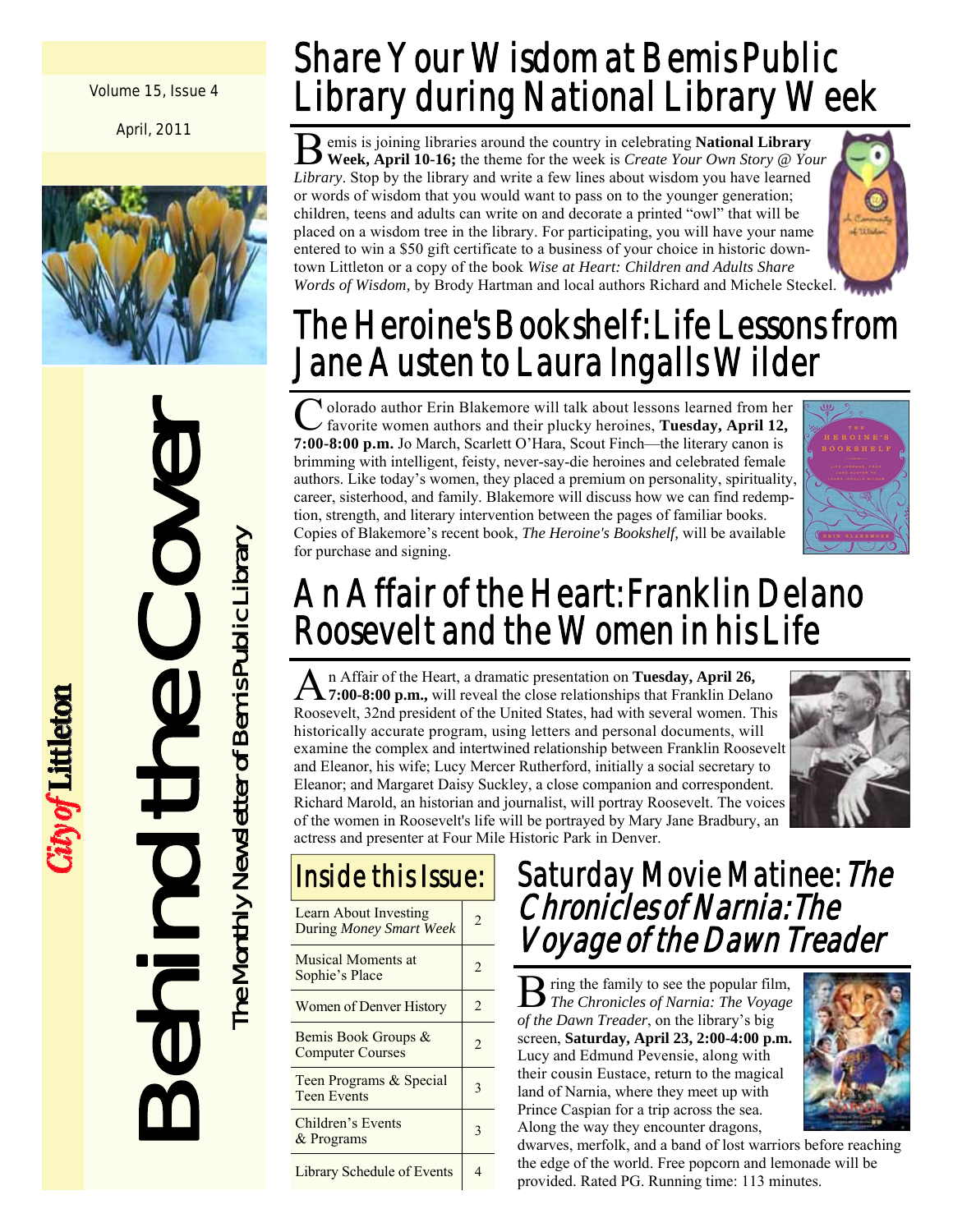# Learn About Investing: Money Smart Week

To help celebrate **Money Smart Week, April 2-9,** Morning-<br>star, one of the library's online subscription databases, will be offering a free webinar on *Investing 101: Simple Strategies to Get Started in the World of Investing.* To register for the webinar, please email *librarytraining@morningstar.com.* 

# Musical Moments at Sophie's Place

M onthly performances feature a variety of musical talent from<br>Littleton and the Denver metro area.

**Saturday, April 16, 2:00-3:00 p.m.:** Enjoy the music and laugh along with the **Grace Notes Barbershop Quartet** who will add humor to their performance of classic songs from the twenties and thirties.



# Women of Denver History

T he city of Denver was shaped by the efforts of many great people. Staff from Active Minds will focus on the women of Denver and their contributions to the city and state on **Monday, April 25, 2:00-3:00 p.m.** Among the women who will be discussed are Augusta Tabor, Baby Doe Tabor, Molly Brown, Emily Griffith, Florence Sabin, the Bonfils sisters and Pat Schroeder.

# Book Groups at Bemis

W e have a variety of Book Groups that meet throughout the month. Choose a group that suits your interests and schedule. Then join us for some stimulating discussions.

## **Senior Book Club**

**First Monday of each month at 2 p.m. Apr. 4:** *The Things They Carried* 

by Tim O'Brien Heroic young men carry the emotional weight of their lives to war in Vietnam in a patchwork account of a modern journey into the heart of darkness.



In their relationships we see their isolation and loneliness, their rage and fear. They miss their families, their girlfriends and buddies; they miss the lives they left back home. Yet they find sympathy and kindness for strangers and love for each other because in Vietnam they are the only family they have.

**May 2:** *The Zookeeper's Wife* 

 by Diane Ackerman A true story of how the keepers of the Warsaw Zoo saved hundreds of people from Nazi hands. When Germany invaded



CONROY

Poland, bombers devastated Warsaw and the city's zoo along with it. With most of their animals dead, zookeepers Jan and Antonina Żabiński began smuggling Jews

into empty cages. **June 6:** *South of Broad* 

by Pat Conroy

In the late 60s following his brother's suicide, Leopold Bloom King struggles along with the rest **BROAD** 

of his family in Charleston, S.C., until he begins to gather an intimate circle of friends: a black football coach's son, Appalachian orphans, members of Charleston's aristocracy, and a beautiful pair of twins. The story alternates between 1969 and 1989, when one of the twins enlists Leopold and her other friends to find her missing gay brother.

## **Monday Evening Book Group Third Monday of each month at 7 p.m.**

**Apr. 18:** *Await Your Reply* 

by Dan Chaon The lives of three strangers interconnect in unforeseen ways. While Miles pursues elusive letters and clues in a perpetual search for his



a good fall

HA JIN

missing twin, Ryan struggles with the discovery that he is adopted, and Lucy finds her daring escape from her hometown posing unexpectedly dangerous consequences.

## **May 16:** *A Good Fall*

by Ha Jin In this collection of stories, Ha Jin presents detailed pieces illuminating the experiences of Chinese

immigrants in America, from a lonely composer who takes comfort in a parakeet's song, to a group of children who want to change their names.

**June 20:** *Zeitoun* 

by Dave Eggers This novel tells the story of one man's experience during and after Hurricane Katrina. Abdulrahman Zeitoun, a

successful Syrian-born painting contractor, decides to stay in New Orleans and protect his property while his family flees. After the levees break, he uses a small canoe to rescue people, before being arrested by an armed squad and swept powerlessly into a vortex of bureaucratic brutality.

# Computer Services & Computer Classes

B emis has 22 Internet access computers on the lower level of the library, plus another seven located in the Children's Room for use by our patrons in 5th grade and



younger. Also, **wireless Internet access is now available throughout the building for patrons with wireless-enabled laptops.**

 Currently, our computers use Microsoft XP operating systems and Microsoft Office 2003 software that includes Word, Excel, Access, PowerPoint and Publisher. All of our PCs are linked to printers. Printing costs are \$0.10 a page for black only or \$0.50 a page for color. Our computer lab has 12 PCs and may be scheduled for group use. We are happy to assist patrons individually at any time if you need help using the computers or the Internet.

 We also offer *free* computer and Internet classes on a regular basis. To learn about or register for an upcoming class and/or group use of our computer lab, call the library at 303- 795-3961 or stop by the Information Desk.

## **All classes and open computer lab are held from 9-10:30 a.m.** *except where noted.*

- Currently space is available in these classes: **Beginning Excel - MS Office 2003**
- Tues., Apr. 12; Wed., May 18; Tues., June 14 **Intermediate Excel - MS Office 2003**
- Wed., Apr. 13; Wed., June 15 **Beginning Internet**
- Sat., Apr. 16; Tues., May 31; Sat., June 4 **Beginning PowerPoint - MS Office 2003**
- Tues., Apr. 19; Tues., June 28
- **Beginning Publisher MS Office 2003** Tues., June 21
- **Beginning Windows XP** Sat., Apr. 2; Wed., May 11; Wed., June 1
- **Beginning Word MS Office 2003** Tues., Apr. 5; Tues., May 17; Tues., June 7
- **Intermediate Word MS Office 2003** Wed., Apr. 6; Wed., June 8
- **Computer Comfort** Tues., May 10
- **Downloading Your Pictures** Fri., Apr. 1
- **Google Docs** Tues., Apr. 26
- **Managing and Editing Your Photos** Fri., Apr. 15
- **Managing Your Health** Fri., May 6
- **Photo Shoot at Sunset** Fri., June 3 - *\*Special Time: 6:30 p.m.*
- **Shutterfly for Beginners** Fri., Apr. 29
- **Shutterfly for Advanced** Fri., June 17
- **Windows XP File Management** Wed., Apr. 20
- **Open Computer Lab** *Every* **Thursday** No registration required. Receive one-onone time with a computer class instructor.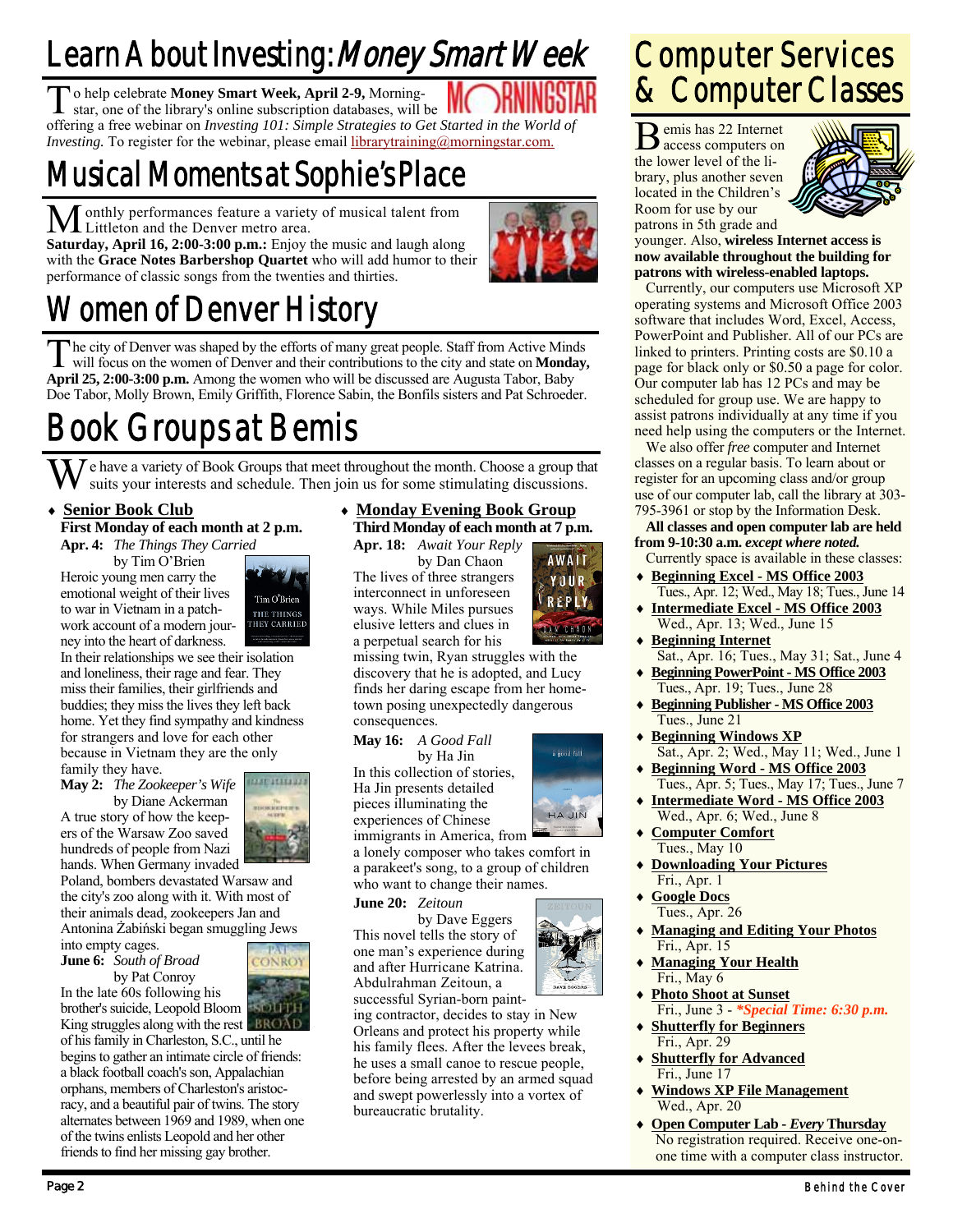

F or more information, call teen librarian Mark Decker at the library, 303-795-3961, or check the Bemis teen blog site online at http://bemisteen.blogspot.com.

Join other teens for the following activities:

### **Read the Movie Club First Sat. of the month @ noon**

The new **Read the Movie Club** is replacing the Anime Club. The new club will discuss a book, then watch the movie. *Join us even if you haven't read the book.* As a special bonus,

every few months, we'll take a field trip to the local movie theater to check out a flick -

*free!* Don't miss our April movie, the classic Spielberg dino-thriller, *Jurassic Park,*  based on the book by Michael Crichton. Free popcorn and lemonade will be provided.



- **Apr. 2:** *Jurassic Park*  Rated PG-13
- May 7: To be determined
- **June 4:** To be determined
- Wii Third Thursdays @ 3:30 p.m. Play a different video game each month!
- **Apr. 21:** *Super Smash Bros Brawl*
- **May 19:** *Guitar Hero*
- **June 16:** Special Wii Tournament; time to be announced.
- **Teen Advisory Group (TAG)**
- **Fourth Friday of the month @ 3:30 p.m.**
- **Apr. 22:** Open Agenda
- **May 27:** Planning for Talent Show
- **June 24:** Open Agenda

# Special Teen Events

D on't miss these hit movies<br>shown on the library's big screen. Free popcorn and beverages will be provided.



- **Teen Movie:** *Harry Potter & the Deathly Hallows, Part 1* **Saturday, April 16, 1:00-4:00 p.m.**  Rated PG-13. Length: 127 minutes.
- **Teen Movie:** *Tron: Legacy* **Saturday, April 30, 2:00-4:00 p.m.** Rated PG. Length: 125 minutes.

# Upcoming Teen Events

## **Summer Film School**

Watch for news about the summer film school at the Binning Family Foundation! Applications for the film school will be available at the library beginning Monday, May 9.

# Children's Programs

# Magic Cover to Cover with Dave Elstun

E ntertainer Dave Elstun will astound and inspire children to read with *Magic Cover to Cover* on **Sunday, April 3 at 2:00 p.m.** In this exhilarating program, Elstun tells stories of magicians past. Watch as a torn newspaper instantly repairs itself, an open book suddenly catches fire, and Elstun links six beautiful rings together. This program is for families with children ages 3 and up.



# El día de los Niños/El día de los Libros: Children's Day/Book Day

D on't miss *El día de los Niños/El día de los Libros: Children's Day/Book Day*, an annual celebration of children, families and reading, on **Saturday, April 30, 11:00 a.m.** Angel Vigil, well-known author, performer and educator, will help us celebrate by sharing traditional stories of the Hispanic Southwest. Join us for this multicultural performance for children of all ages and their families.



# Weekly Story Times & Ongoing Activities



- **Story Box: Ages infant-36 months Tuesdays at 9:30 a.m. or 10:30 a.m. Wednesdays and Fridays at 9:30 a.m.**  A thirty-minute session for children and a caring adult to introduce the joy of reading. *Space is limited; free tickets are available one week in advance.*
- **Preschool Story Time: Ages 3-kindergarten Thursdays at 10:30 a.m. or 1:30 p.m. Also on Fridays at 10:30 a.m.**  A thirty-minute independent session with stories, songs, and

activities with a puppet show the first week of the month.



 **Paws to Read: For grades 1-5 Third Saturdays, 10:00 a.m.-noon.** 

**April 16:** Readers in grades 1-5 can practice reading with a furry friend. Please call 303-795-3961 to register for a 20 minute spot. Presented by the American Humane Association.

## **Register for Email Notification:**

Receive our monthly newsletter via email and choose to be notified of special programs. Here's how: visit http://bemis.sirsi.net/. Under *Library Info* click on *More information* and then click on *Subscribe Bemis News Email*. Or, fill out a paper form at any Information Desk the next time you visit the library.

 **Bemis Library Dial-a-Story:** Your child can listen to a story anytime by calling 303-795-3960. Enjoy a new story or an old favorite.

# Upcoming Children's Activities

**P** rincesses, queens, and all things pink will reign at our annual Mother Development Pro Bestine Pink Links **annual Mother-Daughter Tea Party: Pink-a-licious-Royal-Tea** on **Saturday, May 14, 2:00-3:30 p.m.** The royal library of Bemis Kingdom is requesting the presence of little



princesses and their queen mothers for tea, sweet treats and a royal craft. The event is for girls in grades K-5 and their mothers. Reservations are required and may be made beginning Sunday, May 1 by calling the library at 303-795-3961.